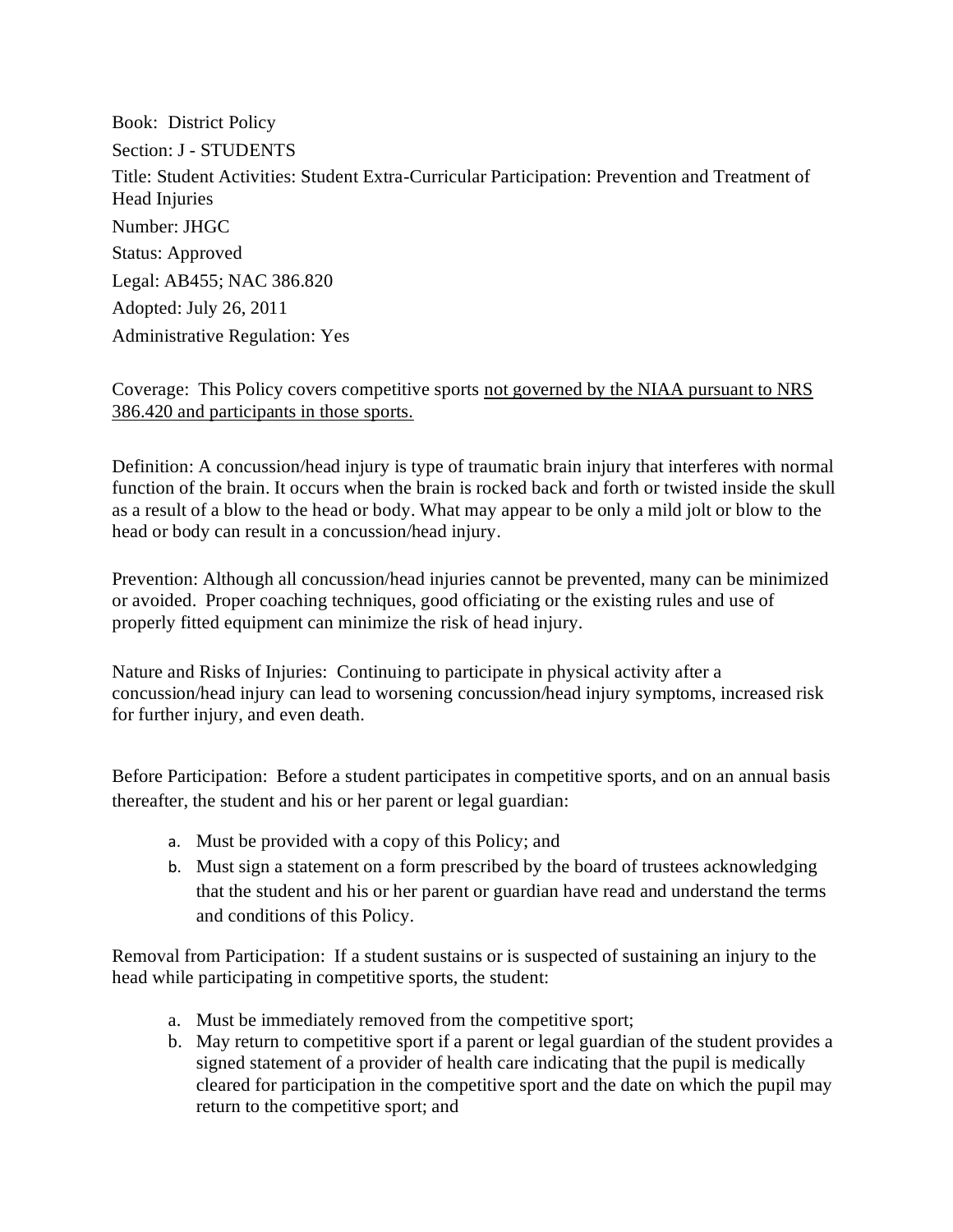c. A "provider of health care" means a physician licensed under chapter 630 or 633 of NRS, a physical therapist licensed under chapter 640 of NRS or an athletic trainer licensed under chapter 640B of NRS.

To the extent that this policy is not consistent with any policy adopted by the NIAA on injuries to the head, including concussions, occurring during a student's participation in interscholastic activities and events, the NIAA Policy shall govern as though such competitive sports were governed by the NIAA.

## **Recognition and Management**

- A. Immediate Post-Concussion/head injury Assessment and Cognitive Testing (ImPACT) is a test that will assist in the evaluation and treatment of head injuries.
	- The computerized exam is given to athletes before beginning contact sport practices or competition. This non-invasive "baseline" test is essentially a preseason physical of the brain.
	- The preseason "baseline" test is only required one time during the athlete's high school career.
	- Following the "baseline" test, an athlete will not be required to be re-tested unless the athlete, parent, coach or physician is concerned that the athlete may be demonstrating signs of a concussion/head injury or brain injury.
	- Additional tests may be administered as needed or at the request of a physician.
	- In the event of suspected concussion/head injury or brain injury, the "baseline" test and the post-injury test data will be reviewed by a qualified physician.
	- **For the athlete to return to participation he/she must receive clearance from ImPACT AND must have written clearance from a physician.**
- B. If an athlete exhibits any signs, symptoms, or behaviors that make you suspicious that he or she may have had a concussion/head injury, that athlete must be removed from all physical activity, including sports and recreation. Continuing to participate in physical activity after a concussion/head injury can lead to worsening concussion/head injury symptoms, increased risk for further injury, and even death.